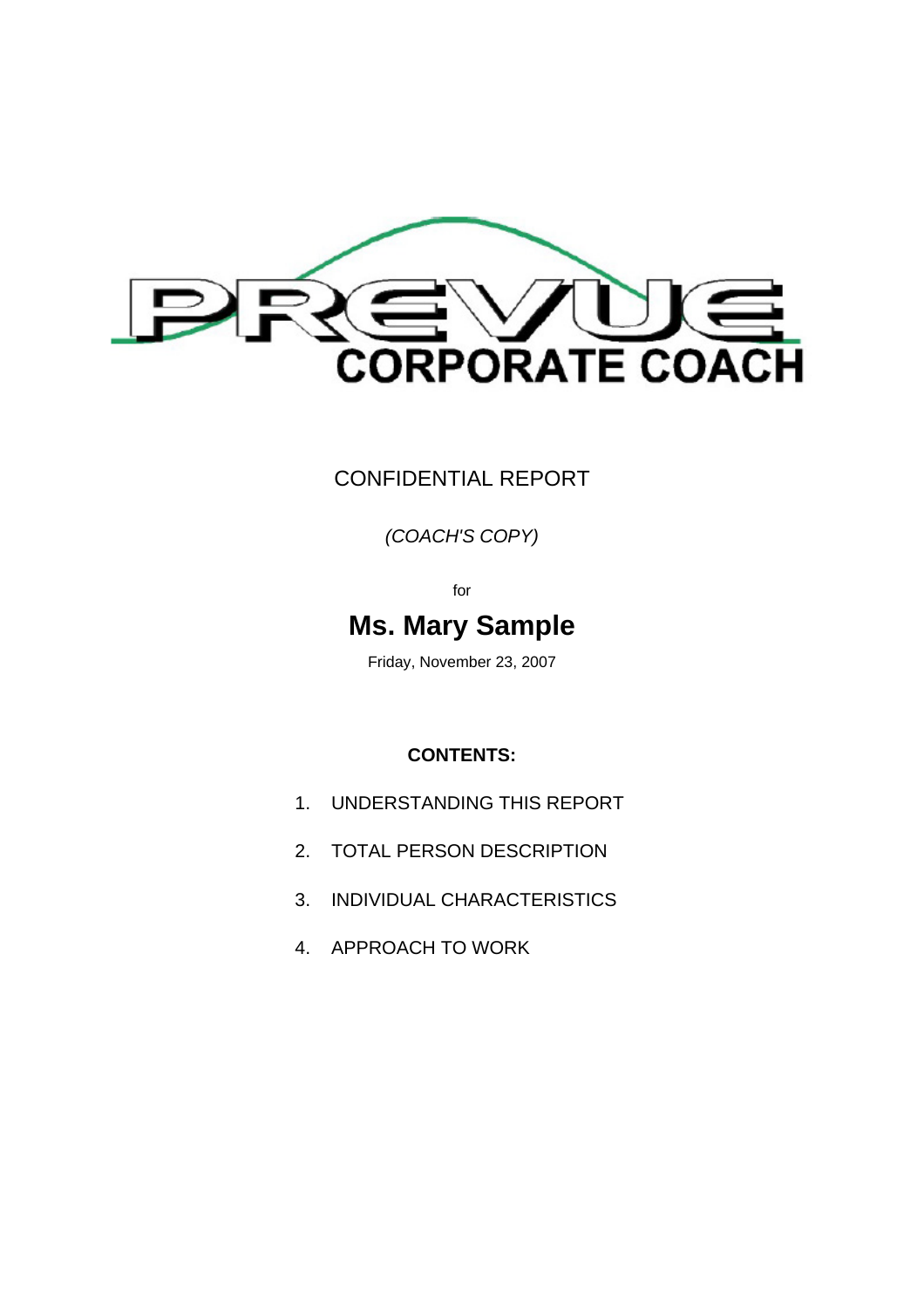# **UNDERSTANDING THIS REPORT**

### **The Purpose of This Report**

The Prevue Corporate Coach Report provides information that will assist a Coach in understanding Mary Sample's unique profile. It can also provide Ms. Sample with a better understanding of herself. The report provides insight into Mary Sample's personality profile and important work related characteristics. It is intended to assist the coaching or mentoring relationship by providing a starting point for meaningful discussion about Ms. Sample's personality profile and important work related characteristics. It is intended to assist the coaching or mentoring relationship by providing a starting point for meaningful discussion about Ms. Sample's values, needs and objectives. Further, the report should assist the Coach to ask pertinent questions and provide relative feedback and ideas that are tailored for Mary Sample.

The Prevue Corporate Coach Assessment is specifically designed to provide general work related information that will initiate a positive and effective coaching or mentoring experience. It is not intended for use in screening, selection, succession planning or other human resource management functions. The Prevue Assessment System, with its sophisticated job benchmarking features, would be the appropriate assessment product to address such human resource functions. For more information on the Prevue Assessment System, see www.prevueonline.com.

#### **Where Does The Information in This Report Come From?**

The information in this report is derived from Mary Sample's responses to the Prevue Corporate Coach Assessment. The Prevue Corporate Coach Assessment is comprised of the personality and interests inventories from the valid and reliable ICES Plus Assessment, a psychometric test battery developed in the early 1990's by View Assessments International Inc. under the direction of Dr. David Bartram, one of the world's leading psychometricians. The ICES Plus Assessment is the cornerstone of a number of established and respected employment and vocational assessment products including the Prevue Assessment System, the TotalView Assessment System and the Career Mapper Assessment. Those products have been used to assess more than one million people in North America alone. For more information about the ICES Plus Assessment, the Prevue Corporate Coach Assessment or the Prevue Assessment System, see www.prevueonline.com.

#### **Recommendation**

Both the Coach and the Coaching Candidate should read their copies of this Assessment carefully. We generally recommend the Candidate be encouraged to have her Assessment reviewed by a spouse or personal friend. Candidates are sometimes surprised to find the Assessment presents such an accurate profile.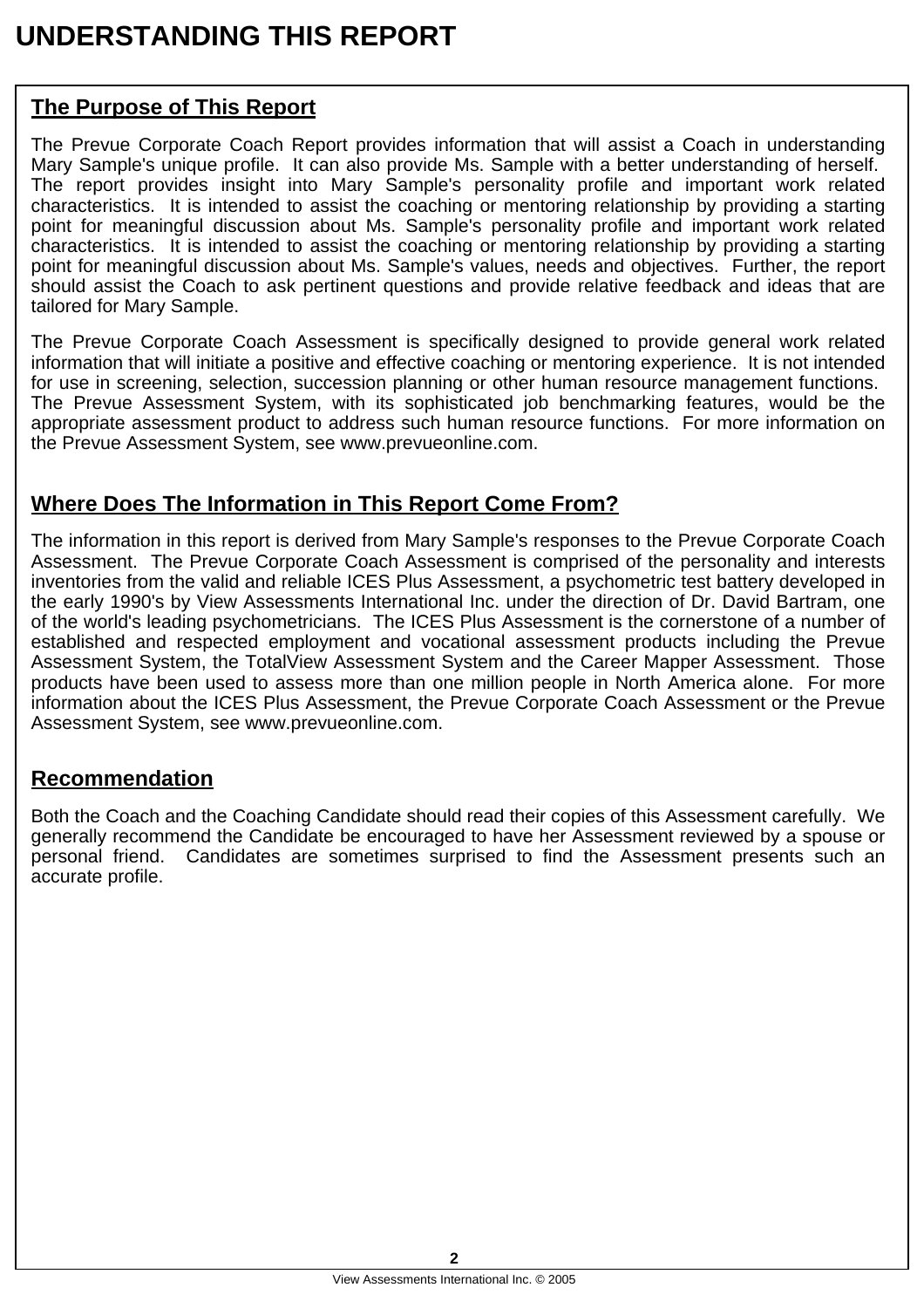## **Total Person Description**

Mary Sample

Ms. Sample is strongly interested in people and would be most happy in a job that involves contact with others. She is also well motivated to work with data and moderately interested in things. She could process abstract information and use technology so long as she still had opportunities for social interaction. She would perform best where she could take advantage of her preferences for both interpersonal activity and data analysis. In a computer context, Ms. Sample would enjoy direct communication (via Internet connections, E-mail, and word processing) and data management.

Ms. Sample is a strong team player who enjoys individual recognition. Competitive and highly assertive, she is extremely direct and says exactly what she thinks. At times, her willingness to confront can seem argumentative, but she still values cooperation and will seek to collaborate with rather than browbeat her opponents. She is most comfortable when controlling the situation and, when she has a personal interest in the events at hand, it may be difficult for her to let go of authority.

Ms. Sample will conduct herself in a conventional and reliable manner. She can also be creative and spontaneous, and she can react to events as they happen. Although she is at her best working in a structured and unambiguous environment, Ms. Sample will prefer to respond spontaneously to situations as they arise. This is a good combination for most businesses because it means reliable performance with the flexibility to meet sudden changes in the marketplace.

Mary Sample prefers to work in the company of others. She believes that the more people involved the better the outcome. Extended periods of solitude will be frustrating for her. Often wanting to be in the spotlight, she will usually lead any discussion. She enjoys meeting new people and exploring new ideas. She often acts impulsively and long-term assignments must include variety or else she will lose interest. Ms. Sample will not tolerate a great deal of monotony and she will thrive on challenging assignments, particularly if these contain an element of risk.

Mary Sample is sensitive to the emotions of others, and she will generally act appropriately. Certainly, unwarranted criticism can upset her equilibrium, but she will quickly regain her normal good humor. She is not bothered by the ordinary give and take of human relations. She is generally calm and, while aware of stress, she does not let it stop her from achieving her goals. She is so relaxed and copes so well with pressure that some might misinterpret her lack of excitability as indifference. Less scrupulous people may attempt to exploit her easy trust and remarkable patience. Ideally, she should work on demanding, high pressure, long-term projects that require dealing with people openly and objectively. Whether she is required to give a fast response to a crisis or methodical attention to a routine task, Ms. Sample will work well under most pressures.

**The components of this Total Person Description are graphically displayed on the next page.**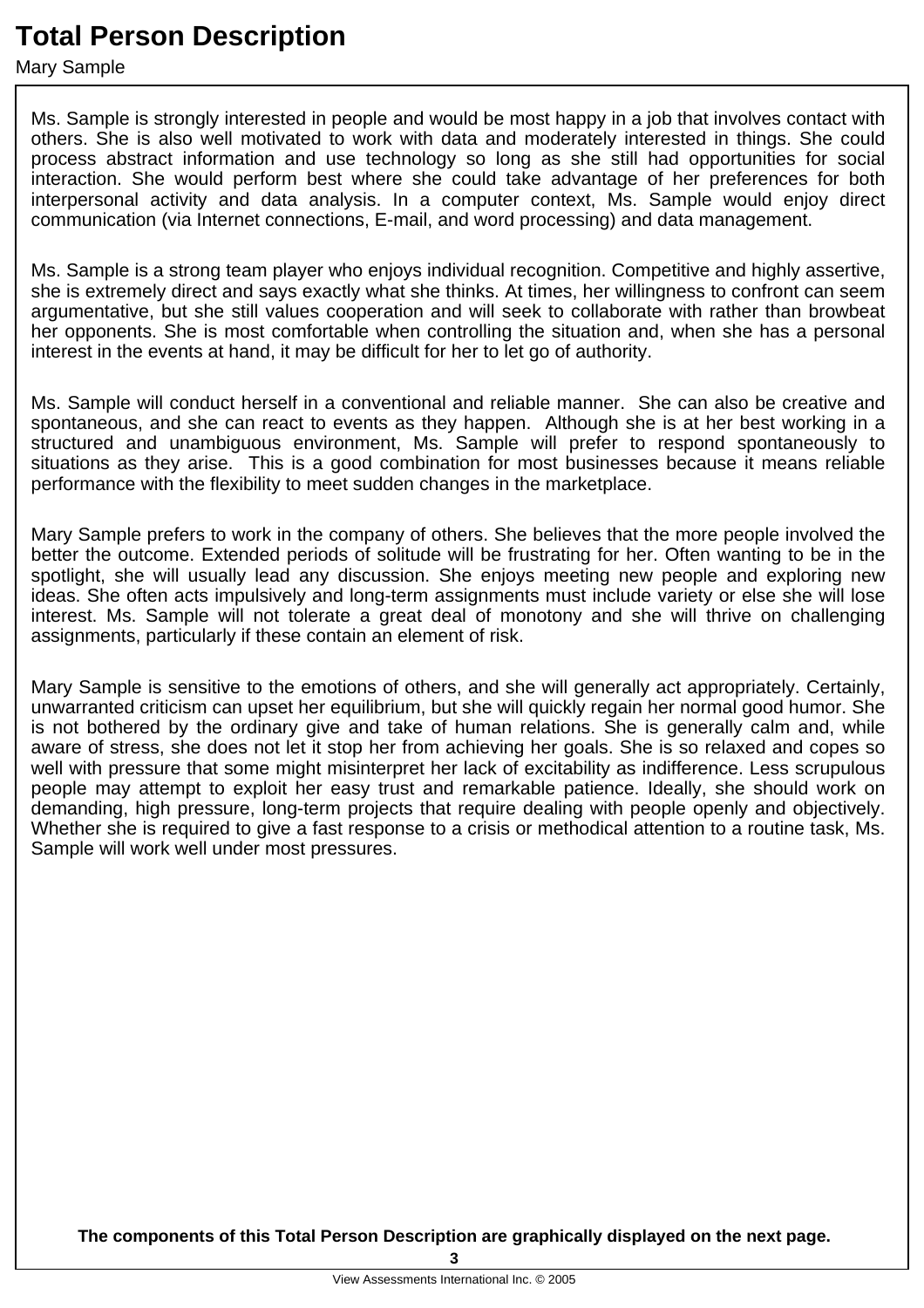# **Total Person Description**

Mary Sample



**Each of the personality and interest dimensions displayed above are examined in more detail in the next section of the report that describes Mary Sample's Individual Characteristics.**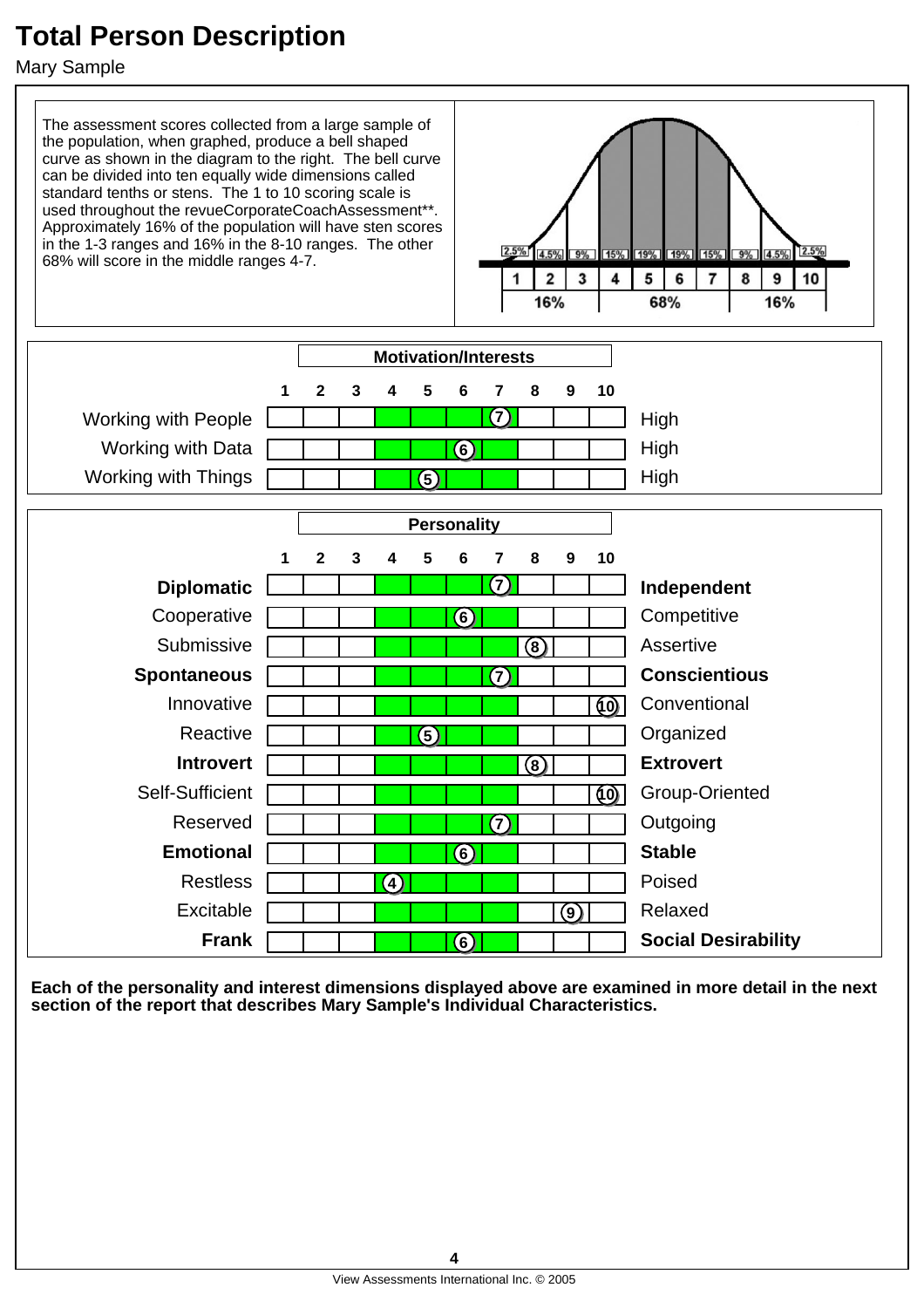Mary Sample

This section of the report provides more detailed information on each of the interests and personality dimensions shown on the preceding graph. First is a review of Ms. Sample's responses to three recognized interest scales, working with people, working with data and working with things. This is followed by an examination of twelve personality dimensions which are based on four established major personality scales, independence, conscientiousness, extroversion and stability (ICES). These major scales provide a measure of the overall structure of personality. Each of the major scales is supported by two related minor scales that provide a richer description of personality. The examination of the personality scales is followed by a social desirability scale which checks for consistency in the responses to the questions in the personality section. For more information on the origin and development of the interests and personality scales, see www.prevueonline.com.

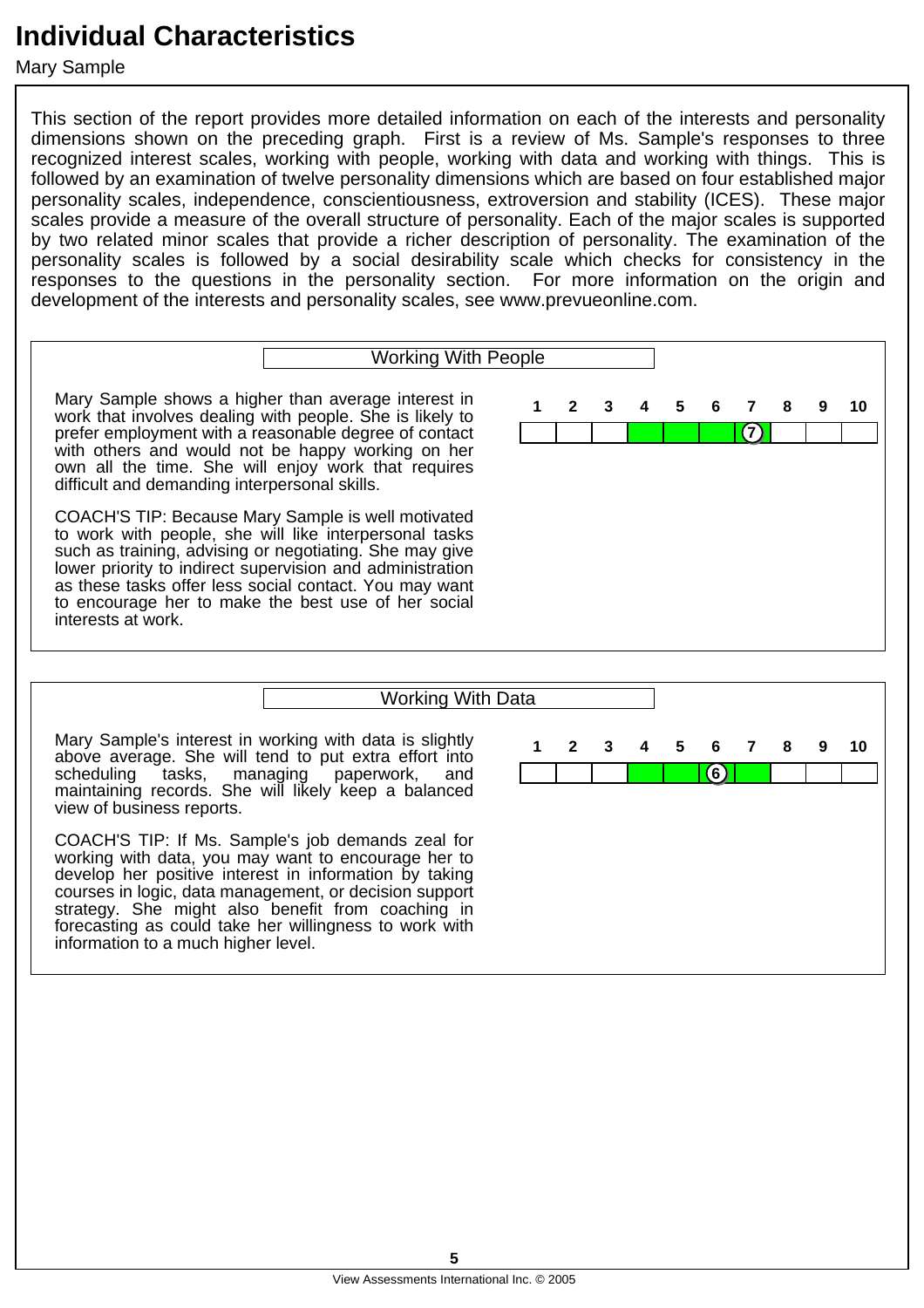Mary Sample

#### Working With Things

Mary Sample expresses an average level of interest in work that deals with inanimate objects such as machinery, tools or equipment. Generally, she will prefer a hands-on approach to designing, managing or working with things. She will probably like working with electronic devices and should apply herself well when using new technology.

COACH'S TIP: If a fully-developed mechanical faculty will help Ms. Sample to achieve her business goals, you might want to reinforce her moderate inclination to work with things.



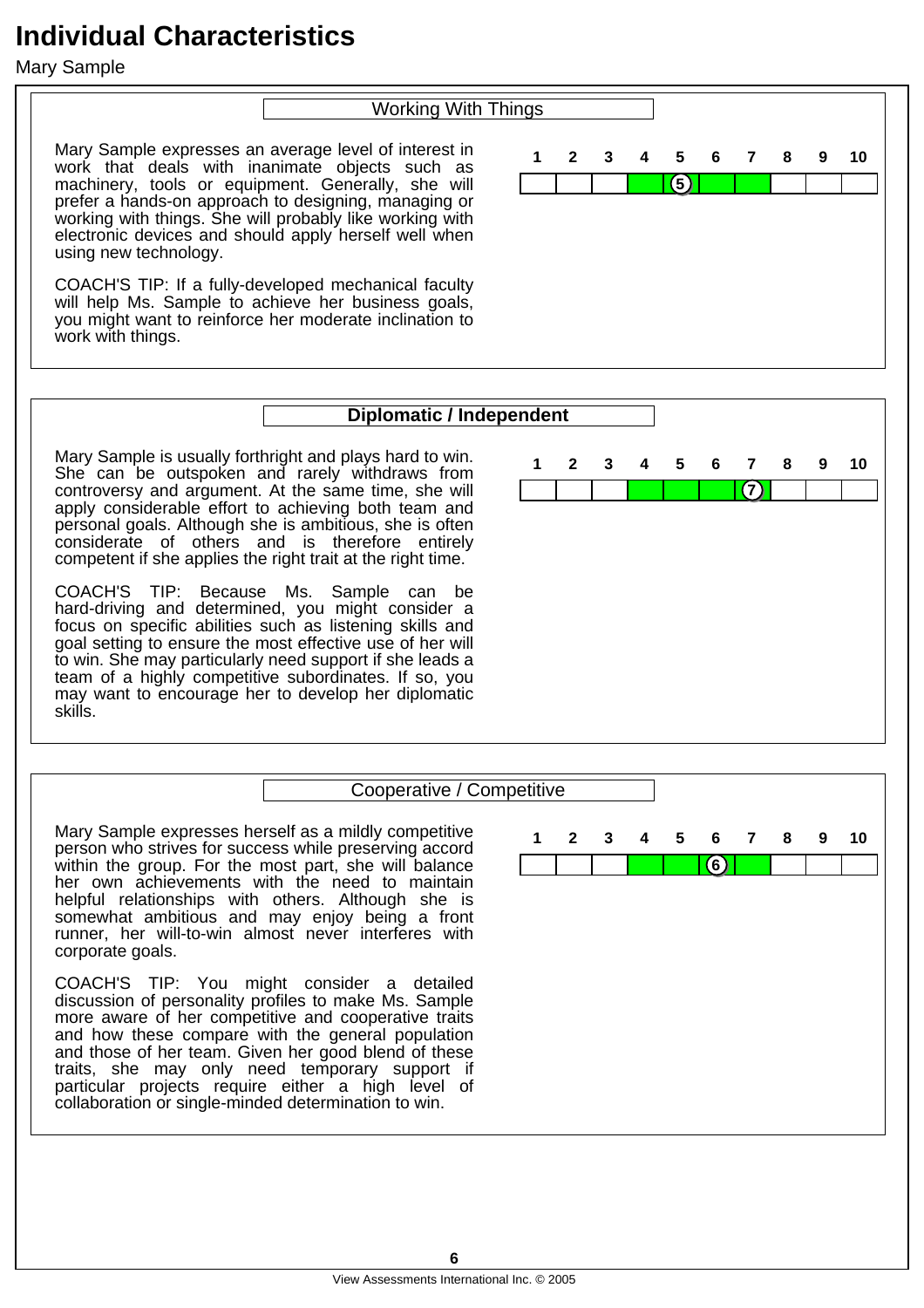Mary Sample

#### Submissive / Assertive

Mary Sample is often straight forward, assertive and outspoken. She usually respects other opinions, yet is unafraid of confrontation and, given opportunity, she tends to take control. These are good qualities for leadership.

COACH'S TIP: If you see that Ms. Sample is veering toward being argumentative or domineering, you might want to show her that, while she cannot always control her peers and subordinates, she can control her response to them. Similarly, if a particular assignment calls for discretion, you may want to provide her with sensitivity training to develop her mild tactfulness.



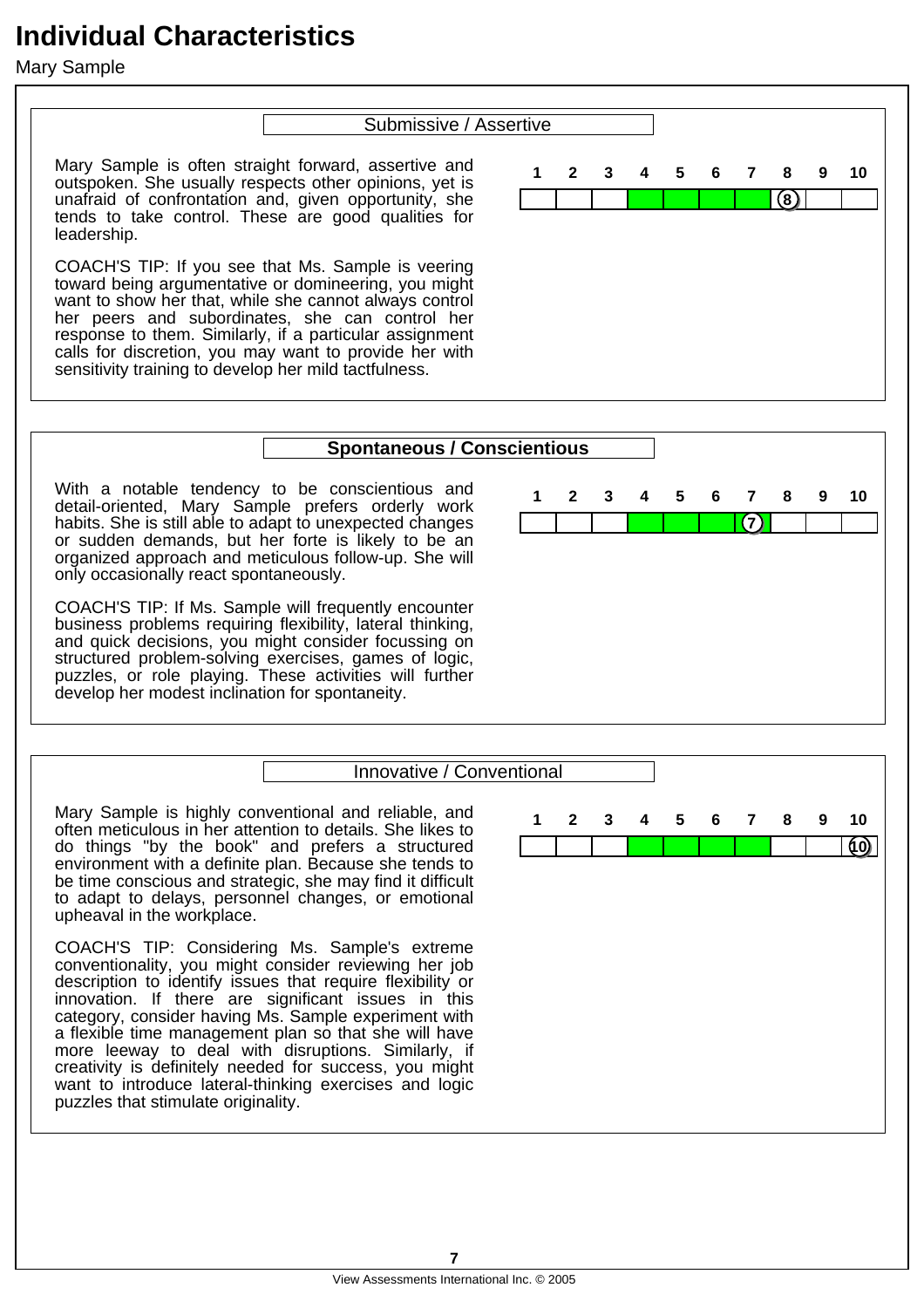Mary Sample

#### Reactive / Organized

Although Mary Sample values organization and structure, she generally copes well with change and disruption. Most often she can find the right balance between administrative tasks and professional objectives. While she may prefer to think things through before responding to unforeseen events, she will not drag her feet when a quick reaction is necessary.

COACH'S TIP: If Ms. Sample's job warrants very fast reactions, you might emphasize flexibility and help her to set priorities so that she can respond even more speedily. Also, if she has key tasks which require intense attention to technicalities, you may want to encourage her to develop her existing organizational skills to a greater level.

entertainment, and stimulation. Repetitious, solitary tasks may be wearisome for her and she could be tempted to postpone these and simply act on impulse.

COACH'S TIP: You may want to begin with a general evaluation of Ms. Sample's interpersonal and communication skills which will most likely be very good. Consider showing her how she can best use these skills to achieve corporate goals. Also, if you observe that Ms. Sample tends to act on impulse more often than is warranted by her job, you might want to advise scheduling techniques that will allow varying the time and sequence of mundane tasks, while reinforcing

their importance.



#### **Introvert / Extrovert** Mary Sample is a sociable, talkative person who seeks excitement. Others will tend to see her as a high-spirited, lively individual and she probably has above-average listening and social skills. In fact, she may be happiest when she is the center of attention, because being with people provides her with fun, **8 1 2 3 4 5 6 7 8 9 10**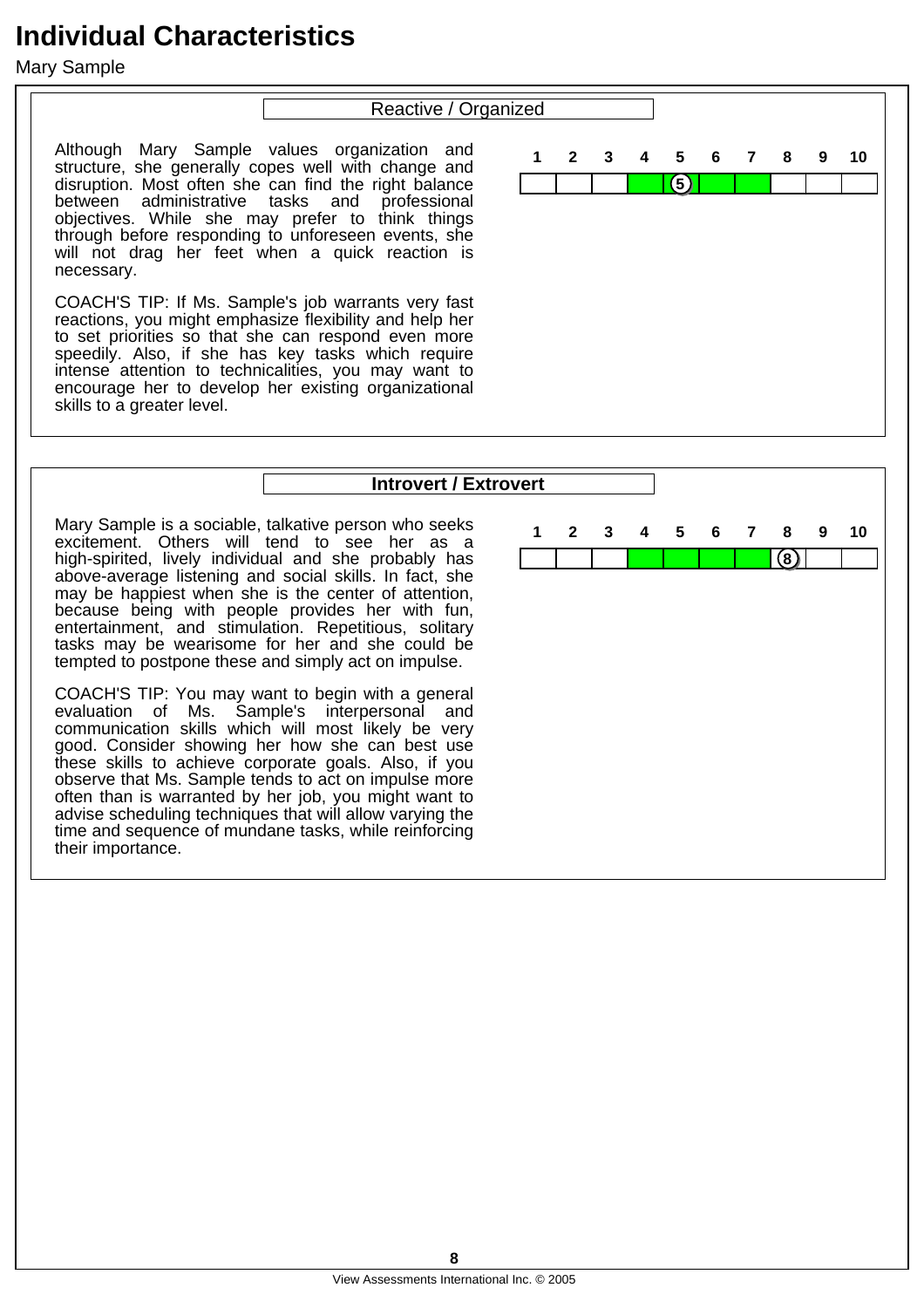Mary Sample

#### Self-Sufficient / Group-Oriented

**10**

**1 2 3 4 5 6 7 8 9 10**

Being exceptionally group-oriented, Mary Sample thrives in a lively environment with plenty of social contact. While she usually likes to be part of the group and wants others' approval, she does not necessarily need to be the leader. These traits are assets when dealing with people at any level.

COACH'S TIP: If Ms. Sample's key tasks require her to work in isolation, you may want to promote autonomy and increase her low level of self-sufficiency. However, if she usually works with many people in an open plan setting, you may find that Ms. Sample needs little or no coaching regarding this trait.

COACH'S TIP: Ms. Sample has good coping skills and may only need your intermittent guidance to remain dispassionate about resolving contentious issues. If she wants your help to keep her cool demeanor, you might consider stress management and relaxation exercises to ease tension. You may also consider encouraging her to take a more emphatic approach

when necessary.

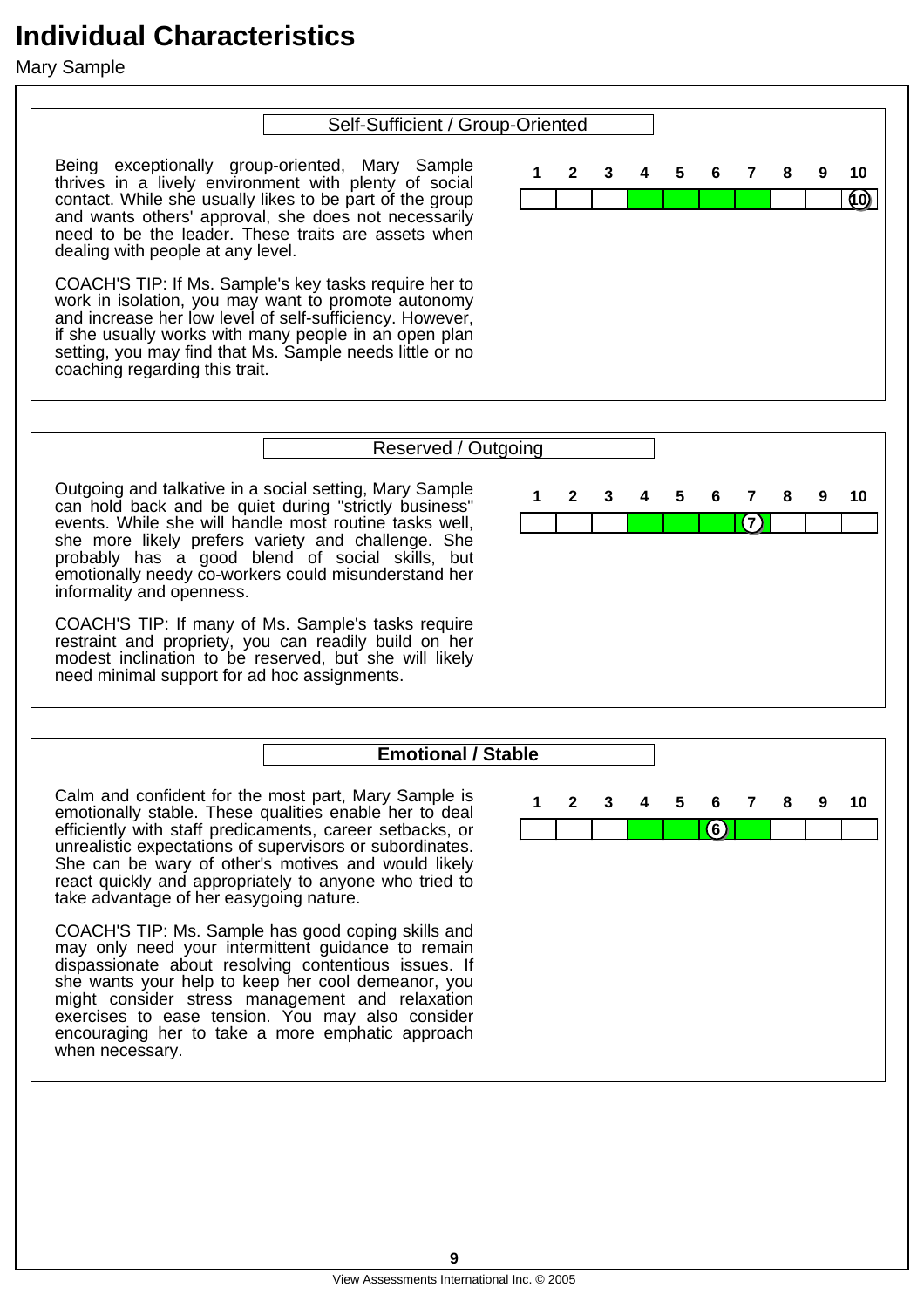Mary Sample

#### Restless / Poised

Generally composed, Mary Sample may be upset by prolonged stress or exceedingly demanding tasks. If involved in a personal dispute, she could find it difficult to remain objective. While these adverse situations may not occur frequently, she should be prepared for them and she will strive to remain rational.

COACH'S TIP: If Ms. Sample seeks your assistance, you might want to suggest courses in stress and anger management. Relaxation techniques, such as breathing exercises which can be done on the job, might also be beneficial.



Ms. Sample describes herself as being well aware of social rules and expectations, and generally conforming to them. She has presented a frank and fair picture of herself in this assessment.

| pility |             |                         |                |       |   |   |    |
|--------|-------------|-------------------------|----------------|-------|---|---|----|
| 1      | $2^{\circ}$ | $\overline{\mathbf{3}}$ | $\overline{4}$ | 5 6 7 | 8 | 9 | 10 |
|        |             |                         |                | c.    |   |   |    |

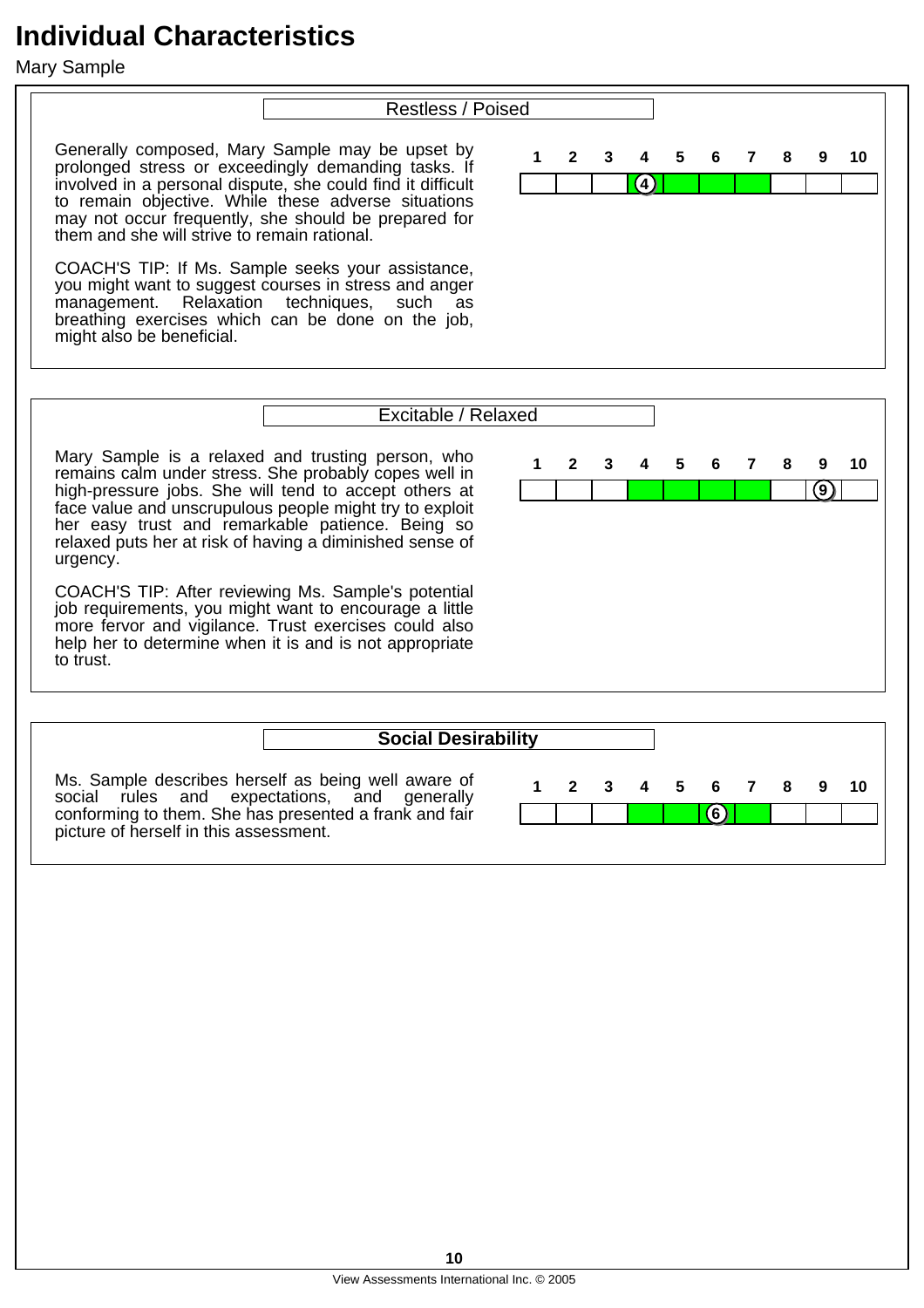Mary Sample

This section of the Prevue Corporate Coach Report provides information on your response to a number of work related subjects or situations. Each of the Approach to Work scales is derived from one or a composite of the personality scales reviewed in the Total Person and Individual Characteristics sections of this report. The information in this section should provide a better understanding of your natural approach to several significant work situations or requirements that are experienced in various types of employment.

|                                                                                                                                                                                                                                                                                                                                                                                                                                                    | Focus On Work |                   |  |  |  |  |  |  |  |
|----------------------------------------------------------------------------------------------------------------------------------------------------------------------------------------------------------------------------------------------------------------------------------------------------------------------------------------------------------------------------------------------------------------------------------------------------|---------------|-------------------|--|--|--|--|--|--|--|
| WORKS TO LIVE (1) VS. LIVES TO WORK (10):- The<br>Focus on Work scale provides information on the<br>importance of work to Ms. Sample.                                                                                                                                                                                                                                                                                                             |               | 1 2 3 4 5 6 7 8 9 |  |  |  |  |  |  |  |
| Some see work as a means to an end while others<br>define themselves by their work. Mary Sample's career<br>is a means to an end and far from being a defining<br>characteristic of her life. If there is a conflict between<br>home and work, her personal life will rarely be<br>compromised. Home, family and leisure activities are<br>markedly important to her and probably help her to<br>deal with a greater variety of business problems. |               |                   |  |  |  |  |  |  |  |
| Approach to New Ventures                                                                                                                                                                                                                                                                                                                                                                                                                           |               |                   |  |  |  |  |  |  |  |

#### Approach to New Ventures

 $(7)$ 

**1 2 3 4 5 6 7 8 9 10**

CAUTIOUS (1) VS. OPTIMISTIC (10):- This scale distinguishes those who approach new ventures or issues with caution from those who approach new ventures with optimism.

Because Mary Sample finds excitement in new ventures, Mary Sample generally sees the business world as having more opportunities than dangers. She tends to react quickly to problems and will try new methods to boost performance and productivity. She realizes, however, that singular actions can have negative consequences. As a result, Mary Sample will not adopt new practices merely because they are novel: she must be persuaded that they are also timely and effective.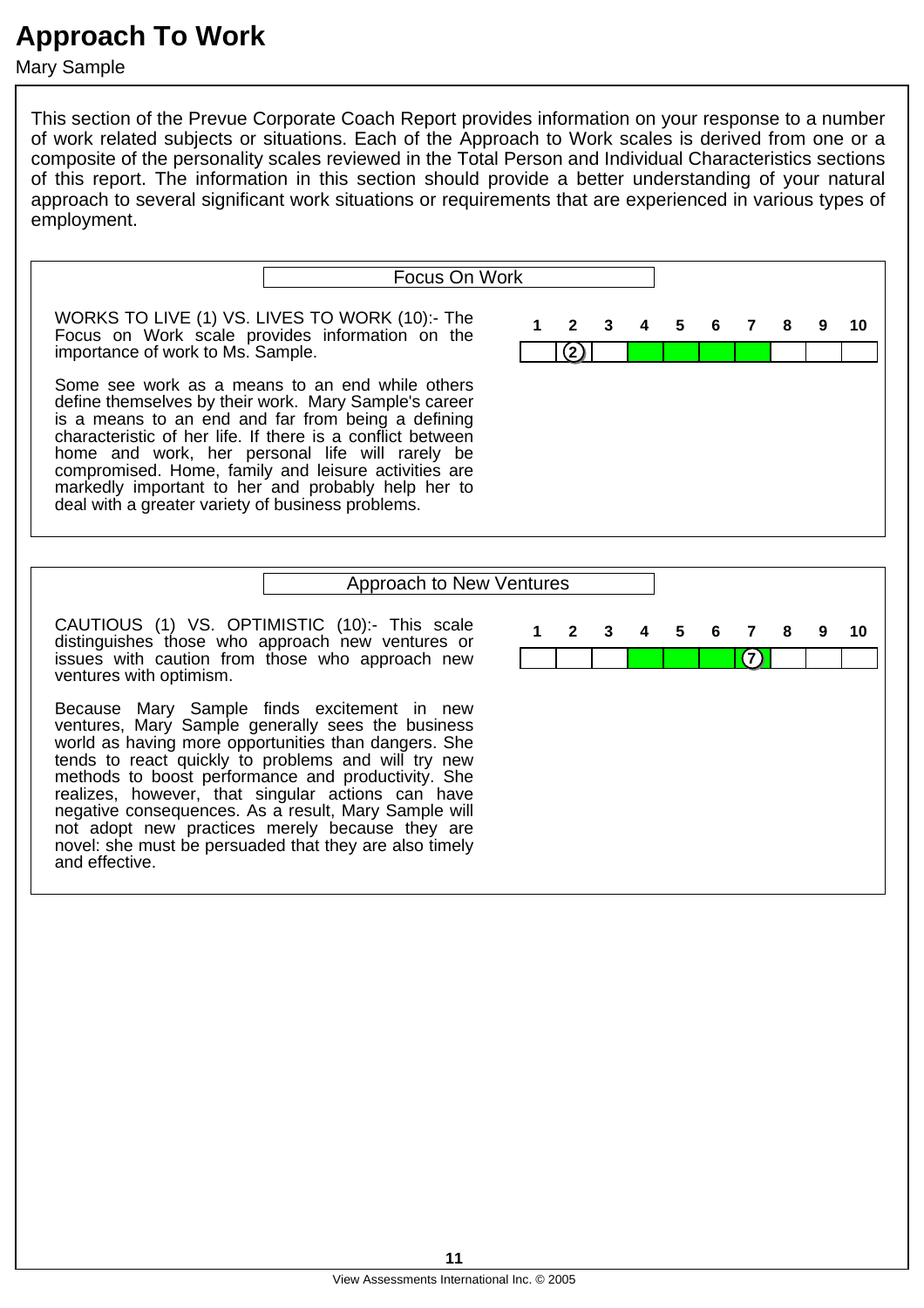Mary Sample

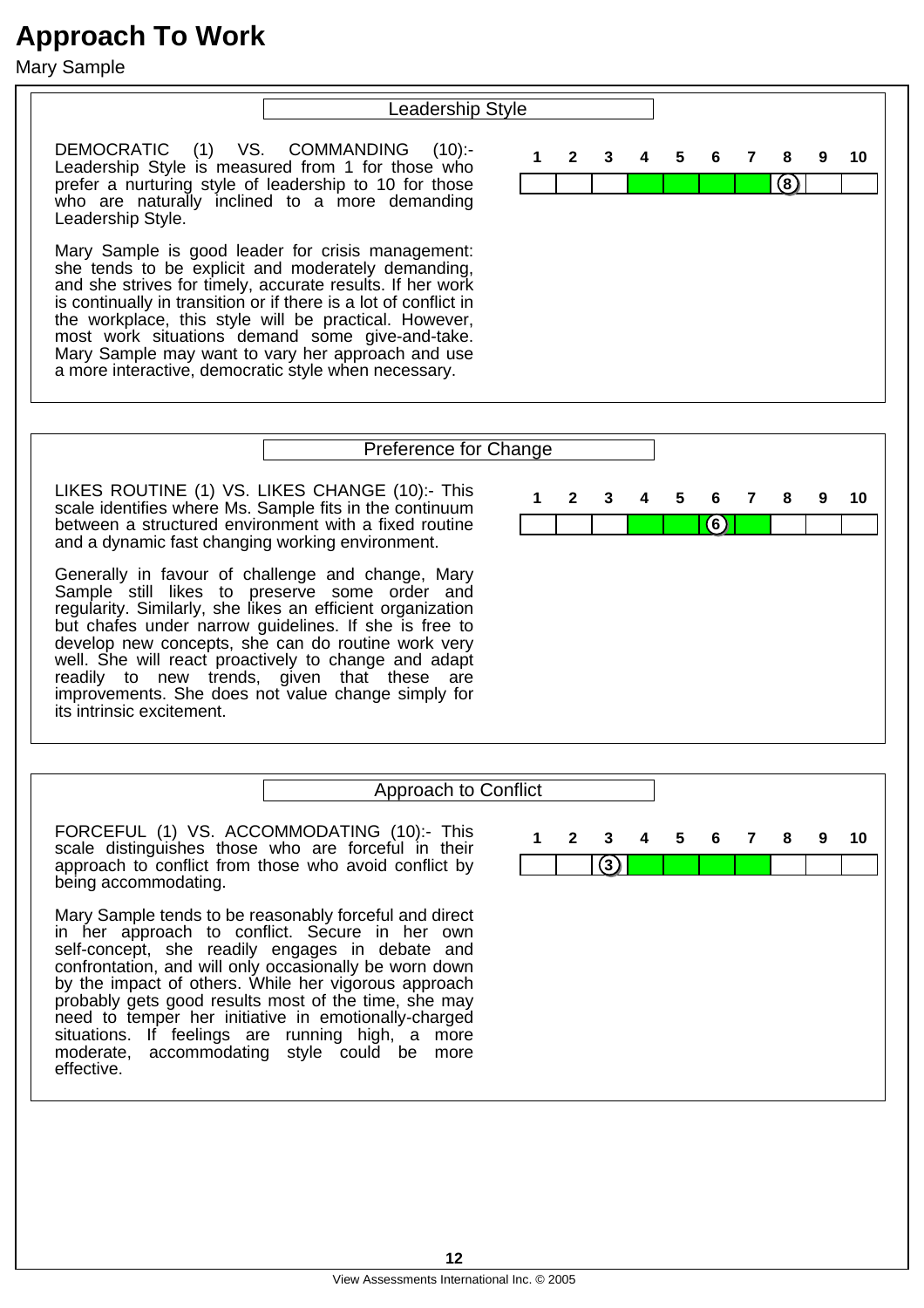Mary Sample

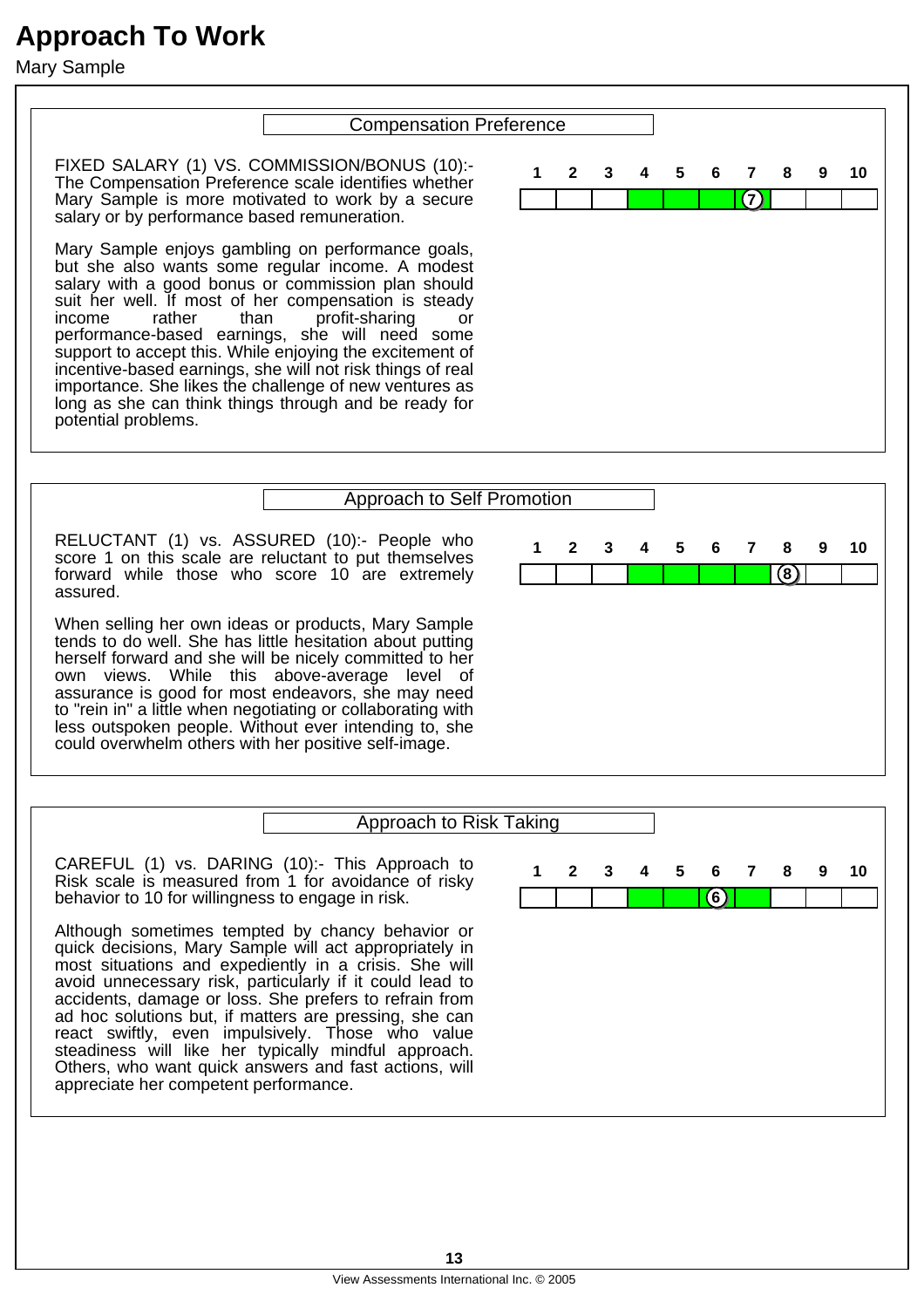Mary Sample

# Approach to Listening CONTROLLING (1) VS. SYMPATHETIC (10):- The Approach to Listening scale is measured from 1 for a person who tends to dominate a conversation to 10 for a person who is an exceptionally sympathetic listener. Mary Sample tends to get caught up in enthusiasm for her own ideas and this can result in little opportunity for others to express their thoughts. Being outspoken and self-confident, she may well talk too much without realizing that this stifles contribution from the team. If peers or subordinates are strident, she may hear only their tone and miss their meaning. She could benefit from using more active listening skills such as paraphrasing, questioning, and neutral repetition. Setting specific goals to promote more dialogue would increase the involvement/inclusion of others. **3 1 2 3 4 5 6 7 8 9 10**